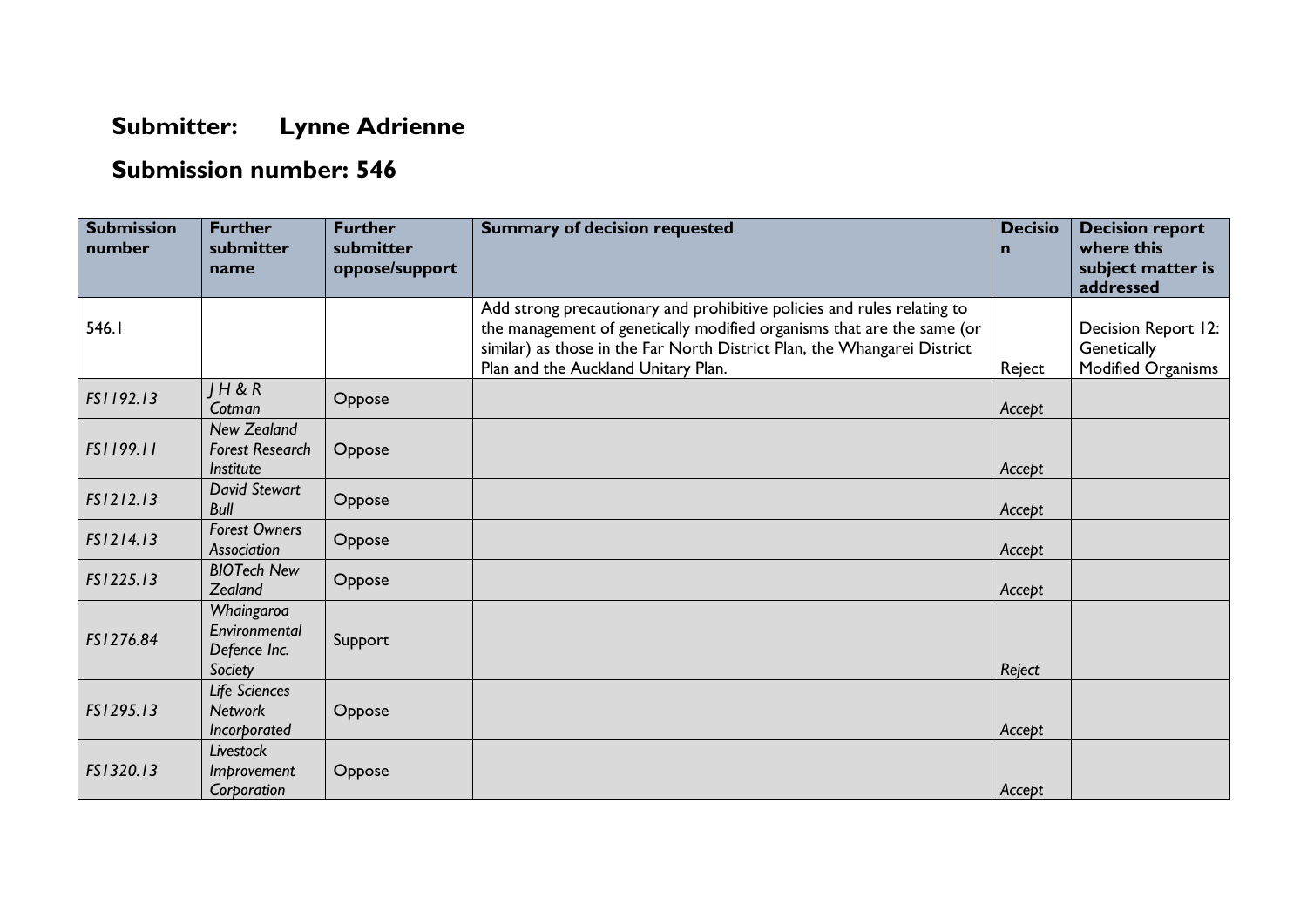| FS1343.15  | <b>Bruce Cameron</b>                                   | Oppose  |                                                                                                                                                                                                            | Accept |                                                        |
|------------|--------------------------------------------------------|---------|------------------------------------------------------------------------------------------------------------------------------------------------------------------------------------------------------------|--------|--------------------------------------------------------|
| FS1342.271 | Federated<br><b>Farmers</b>                            | Oppose  |                                                                                                                                                                                                            | Accept |                                                        |
| 546.2      |                                                        |         | Add the requirement to use the Raglan Naturally document as guiding<br>principles for all future decisions on development of Raglan.                                                                       | Reject | Decision Report 19:<br>Raglan                          |
| FS1276.69  | Whaingaroa<br>Environmental<br>Defence Inc.<br>Society | Support |                                                                                                                                                                                                            | Reject |                                                        |
| FS1276.85  | Whaingaroa<br>Environmental<br>Defence Inc.<br>Society | Support |                                                                                                                                                                                                            | Reject |                                                        |
| 546.3      |                                                        |         | Amend Policy 7.1.4 Matangi and Huntly Heritage Precinct, to include the<br>redesign of new buildings and structures and external alterations or<br>additions in Raglan.                                    | Reject | Decision Report 8:<br>Historic Heritage                |
| FS1276.231 | Whaingaroa<br>Environmental<br>Defence Inc.<br>Society | Support |                                                                                                                                                                                                            | Reject |                                                        |
| 546.4      |                                                        |         | Add provisions to ensure adequate provision is being made for<br>social/affordable housing and that a high proportion of housing are not<br>holiday homes and occupied for a small proportion of the year. | Reject | various decision<br>reports                            |
| FS1276.255 | Whaingaroa<br>Environmental<br>Defence Inc.<br>Society | Support |                                                                                                                                                                                                            | Reject |                                                        |
| 546.5      |                                                        |         | Amend the Proposed District Plan to require public notification of all<br>consents, whether it concerns genetically modified organisms or any<br>other matter.                                             | Reject | Decision Report 32:<br>Miscellaneous<br><b>Matters</b> |
| FS1276.122 | Whaingaroa<br>Environmental<br>Defence Inc.<br>Society | Support |                                                                                                                                                                                                            | Reject |                                                        |